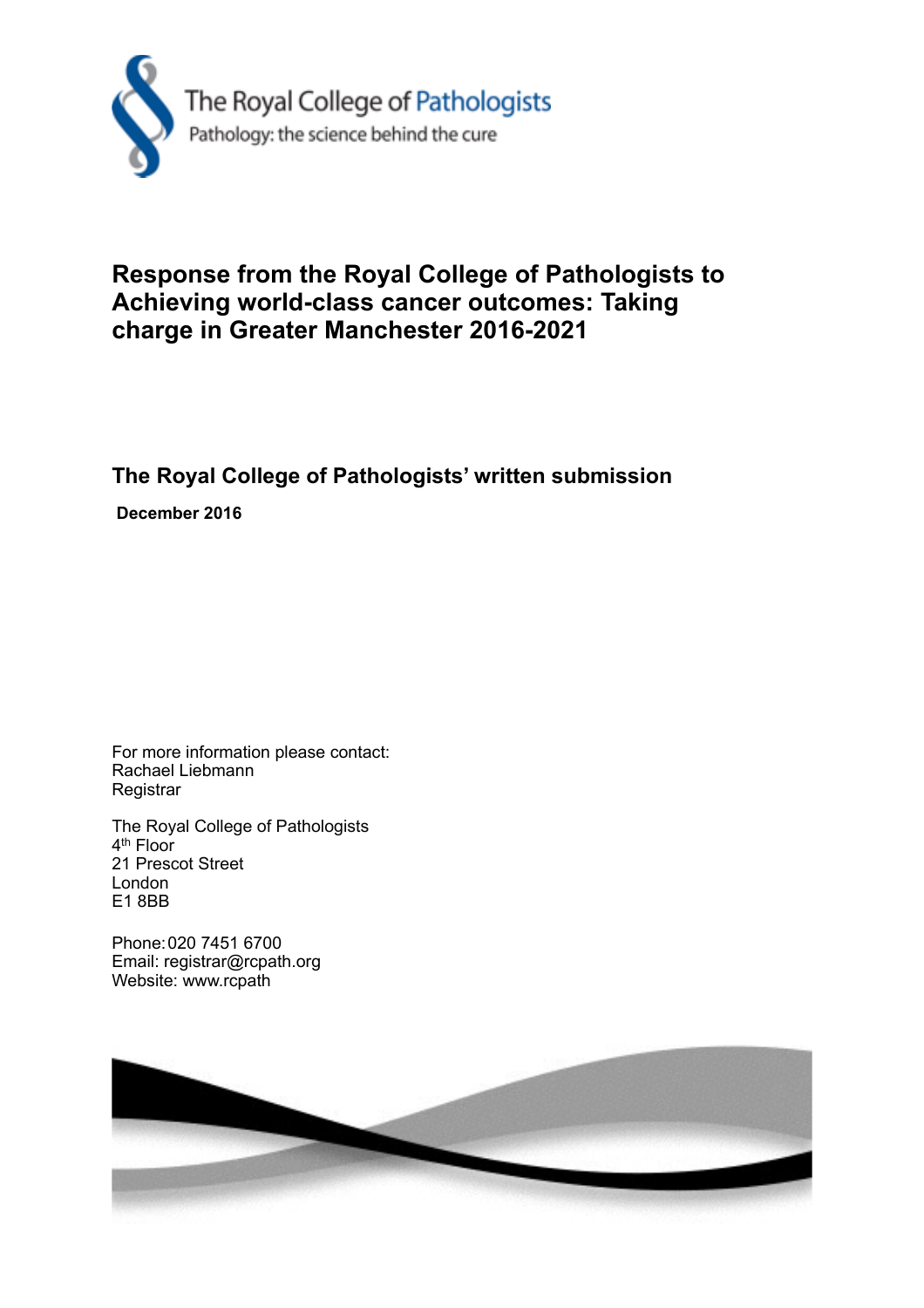## **1 About the Royal College of Pathologists**

**1.1** The Royal College of Pathologists (RCPath) is a professional membership organisation with charitable status. It is committed to setting and maintaining professional standards and to promoting excellence in the teaching and practice of pathology. Pathology is the science at the heart of modern medicine and is involved in 70 per cent of all diagnoses made within the National Health Service. The College aims to advance the science and practice of pathology, to provide public education, to promote research in pathology and to disseminate the results. We have over 10,000 members across 20 specialties working in hospital laboratories, universities and industry worldwide to diagnose, treat and prevent illness.

**1.2** The Royal College of Pathologists comments were made by members of the College English Regional Council during the consultation which ran from 16th December 2016 until the 24th December 2016 and collated by Dr Luisa Motta co-lead for cellular pathology in Cancer Vanguard Greater Manchester and Dr Rachael Liebmann, Registrar.

## **2 CONTENTS**

**2.1** The pathology community welcomes the opportunity to comment on this document. While all pathology disciplines interact with cancer services, cellular pathology (histopathology and cytology) in particular is a medical specialty which provides diagnostic opinions on the basis of thorough microscopic examinations of patient's tissues. Patients may not see us or know about us, but we dedicate great time and effort to studying each individual case, in order to provide a helpful and safe diagnoses.

**2.2** Cellular pathology does not only play a crucial role in the diagnosis of cancer patients, but information derived from our examinations guides treatments, informs prognosis and helps to monitor disease progression. The usefulness of our diagnostic opinion relies on us being an integral part of the Clinical Team looking after patients. Having a well-functioning team demands the presence of Cellular Pathologists in Hospitals. This facilitates both programmed and spontaneous face to face interactions, creating and promoting trust and mutual understanding, leading to better outcomes and experiences for patients.

**2.3** As can be seen, cellular pathology is more than a supportive clinical service. We play a crucial role in the development of personalised/ precision medicine. Systematic analysis of the information contained in our reports is also vital to Public Health strategies and to research. Current deficiencies in the technology available makes extracting this vital information an onerous, expensive and inaccurate exercise.

**2.4** As mentioned in the recent report by Cancer Research UK on pathology services, there is a mismatch between capacity and demand in cellular pathology services and a failure to respond to this serious issue will adversely affect patients.